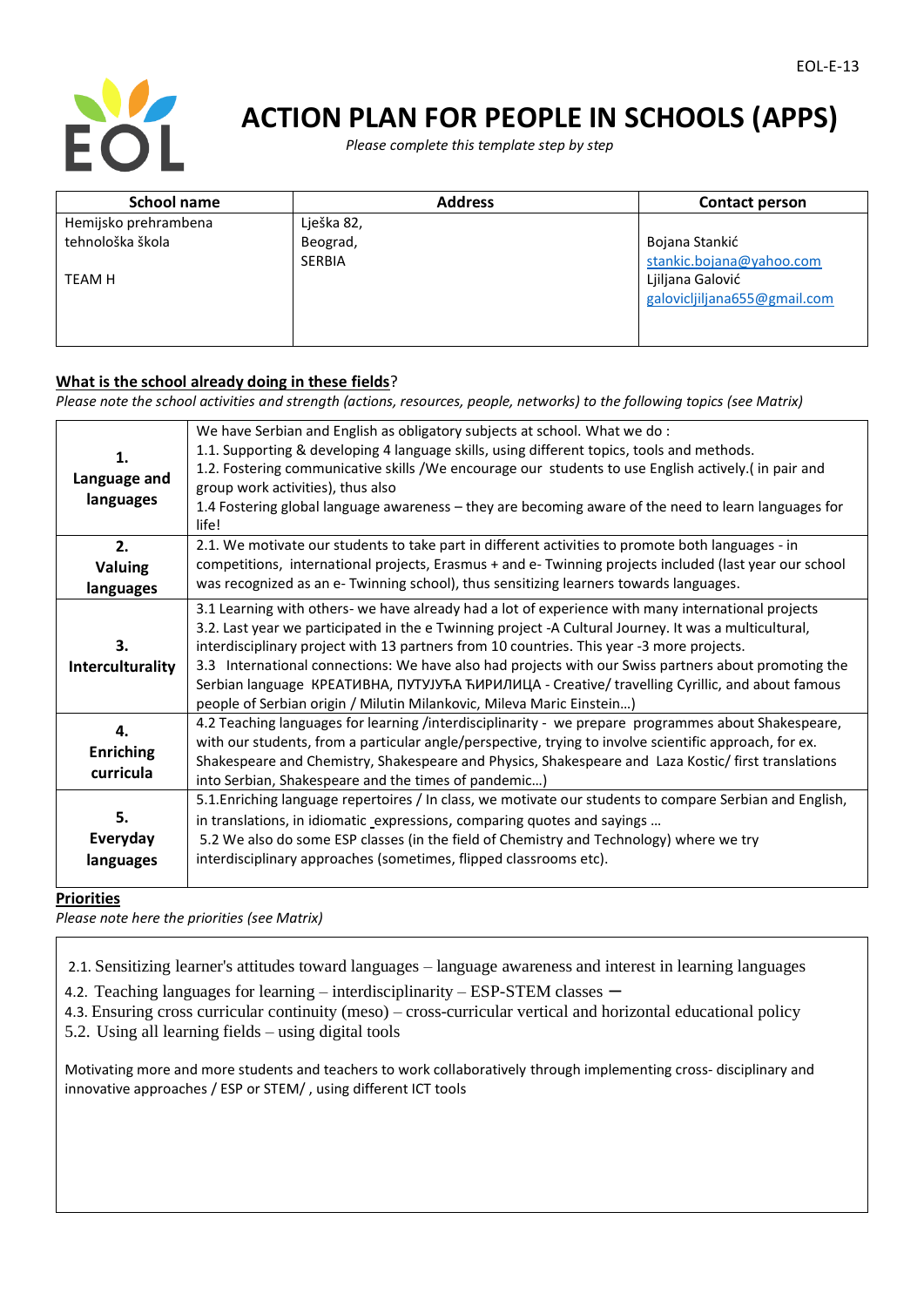#### **Interconnections**

*Use TrEOL and find out all potential connections*

#### *Structure and People:*

- *We have a good network of people (in our school, as well as other connections in our municipality/cultural centers in Belgrade/ other organizations/institutions /schools … in our country and across Europe. We would like to strengthen these links by implementing innovative,cross-disciplinary approaches, through ESP classes and developing our own material(e/book)*

# **Taking action**

*What could be the first steps*

|  |  |  |  |  |  |  | 1. to organize the first meeting/ brainstorming of ideas |
|--|--|--|--|--|--|--|----------------------------------------------------------|
|--|--|--|--|--|--|--|----------------------------------------------------------|

*2. to work in teams, setting priorities/ aims/expected results*

*3. To implement decisions and work collaboratively to reach our goals*

#### **Project title**

*ESP – English, Chemistry and Technology e-book*

#### **Action plan**

|                                                 | Phases of development                                                          | <b>Planned actions/activities</b>                                                                                                                                                                                                                                                                                | <b>Involved staff</b>                                                                         |
|-------------------------------------------------|--------------------------------------------------------------------------------|------------------------------------------------------------------------------------------------------------------------------------------------------------------------------------------------------------------------------------------------------------------------------------------------------------------|-----------------------------------------------------------------------------------------------|
| <b>YEAR0</b>                                    | Period 1: Initiating draft version<br>(= on one aspect) of project<br>May-June | Organizing and holding meetings and workshops –<br>brainstorming ideas, providing theoretical input on how to<br>plan, develop and carry out our project.                                                                                                                                                        | English teachers<br><b>ICT teachers</b><br>Chemistry,<br>Technology<br>teachers               |
| ⊣<br>the results of all previous activitiesYEAR | <b>Period 2: Planning</b><br>August - September                                | Research projects, topics and decide on the contents of<br>our e-book, taking into account different levels of English<br>our students should reach, as well as their<br>basic/fundamental knowledge in sciences.<br>Students can contribute to our e-book using different ICT<br>tools, for games, quizzes etc. | English teachers<br><b>ICT teachers</b><br>Chemistry,<br>Technology<br>teachers               |
|                                                 | <b>Period 3: Implementing</b><br>September - April                             | Present projects to all students and motivate them into taking<br>part in as many activities as possible. Involve students at<br>different levels of knowledge of the English language<br>Students can contribute to our e-book using different ICT<br>tools, for games, quizzes etc.                            | English teachers<br><b>ICT teachers</b><br>Chemistry,<br>Technology<br>teachers /<br>students |
|                                                 | <b>Period 4: Evaluating</b><br>interim report, January                         | After the first term, organize a meeting and workshops to<br>evaluate the outcomes of these activities                                                                                                                                                                                                           | English teachers<br><b>ICT teachers</b><br>Chemistry,<br>Technology<br>teachers/<br>students  |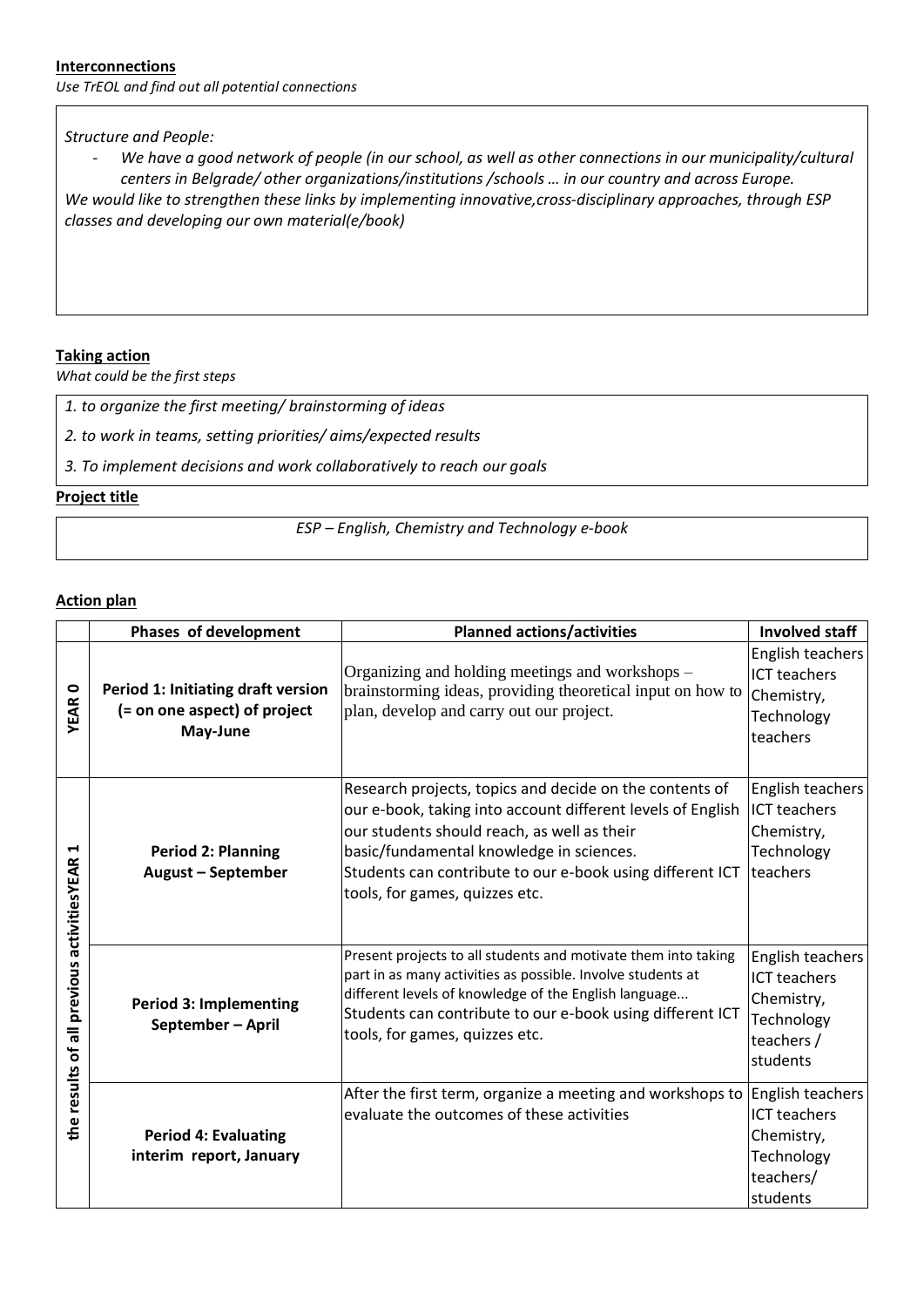|        |                                                                                                              |                                                                                               | English teachers    |
|--------|--------------------------------------------------------------------------------------------------------------|-----------------------------------------------------------------------------------------------|---------------------|
|        |                                                                                                              | At the end of the first year, organize a meeting and                                          | <b>ICT teachers</b> |
|        | <b>Period 5: Evaluating</b>                                                                                  | workshops to evaluate the results and outcomes of all                                         | Chemistry,          |
|        | Final report #1, April                                                                                       | activities carried out during the school year.                                                | Technology          |
|        |                                                                                                              |                                                                                               | teachers            |
|        |                                                                                                              | Writing a report, making our e-book available to students                                     | English teachers    |
|        |                                                                                                              | and using the e-book in our everyday class activities                                         | <b>ICT teachers</b> |
|        | Period 6: Finalizing whole school<br>EOL project, May - June                                                 | dealing with ESP.                                                                             | Chemistry,          |
|        |                                                                                                              |                                                                                               | Technology          |
|        |                                                                                                              |                                                                                               | teachers,           |
|        |                                                                                                              |                                                                                               | students            |
|        |                                                                                                              | Before the beginning of the new school year, work in                                          | English teachers    |
|        | <b>Period 7: Planning</b>                                                                                    | teams and see what can be done better, what topics                                            | <b>ICT teachers</b> |
|        | <b>August - September</b>                                                                                    | could be included, how to motivate more and more                                              | Chemistry,          |
|        |                                                                                                              | students to participate in the project.                                                       | Technology          |
|        |                                                                                                              |                                                                                               | teachers            |
|        |                                                                                                              | Again, working in teams /teachers -students to                                                | English teachers    |
|        | <b>Period 8: Implementing</b><br>September - April<br><b>Period 9: Evaluating</b><br>Final report # 2, April | implement/use the e-book in class, develop new                                                | <b>ICT teachers</b> |
| $\sim$ |                                                                                                              | games/quizzes etc.                                                                            | Chemistry,          |
| YEAR : |                                                                                                              |                                                                                               | Technology          |
|        |                                                                                                              |                                                                                               | teachers,           |
|        |                                                                                                              |                                                                                               | students            |
|        |                                                                                                              | Teachers and students write their own reports, sharing                                        | English teachers    |
|        |                                                                                                              | experiences they have had during these two years                                              | <b>ICT teachers</b> |
|        |                                                                                                              |                                                                                               | Chemistry,          |
|        |                                                                                                              |                                                                                               | Technology          |
|        |                                                                                                              |                                                                                               | teachers,           |
|        |                                                                                                              |                                                                                               | students            |
|        |                                                                                                              |                                                                                               | English teachers    |
|        | Period 10: Transferring,<br>disseminating, sharing                                                           | Sharing the final version of a book on our school site                                        | <b>ICT teachers</b> |
|        |                                                                                                              | (page: Materials). Publishing the report, experience and                                      | Chemistry,          |
| ო      |                                                                                                              | feelings about the whole project in our school paper.                                         | Technology          |
|        |                                                                                                              |                                                                                               | teachers,           |
| YEAR   |                                                                                                              | Publishing the final version of our e-book, as a script book students<br>for our ESP classes. |                     |
|        |                                                                                                              |                                                                                               |                     |
|        |                                                                                                              |                                                                                               |                     |
|        |                                                                                                              |                                                                                               |                     |
|        |                                                                                                              |                                                                                               |                     |
|        |                                                                                                              |                                                                                               |                     |

# **Impact on school structure and/or school organization** (100 words max.)

By implementing this action plan, the school would have a number of teachers and students collaborating with each other and more importantly, cooperating with schools around Europe, thus supporting learning language skills and promoting interdisciplinarity, multiculturalism and diversity.

Thus, both teachers and students could develop a more sensitive global approach on the importance of language learning in our school, and make strategic changes in the future.

By making connections among schools, we would use, share, implement ideas, knowledge and experience gained at different projects. We could learn a lot during the process.

Finally, we would be able to see our final product in the form of an e-book!